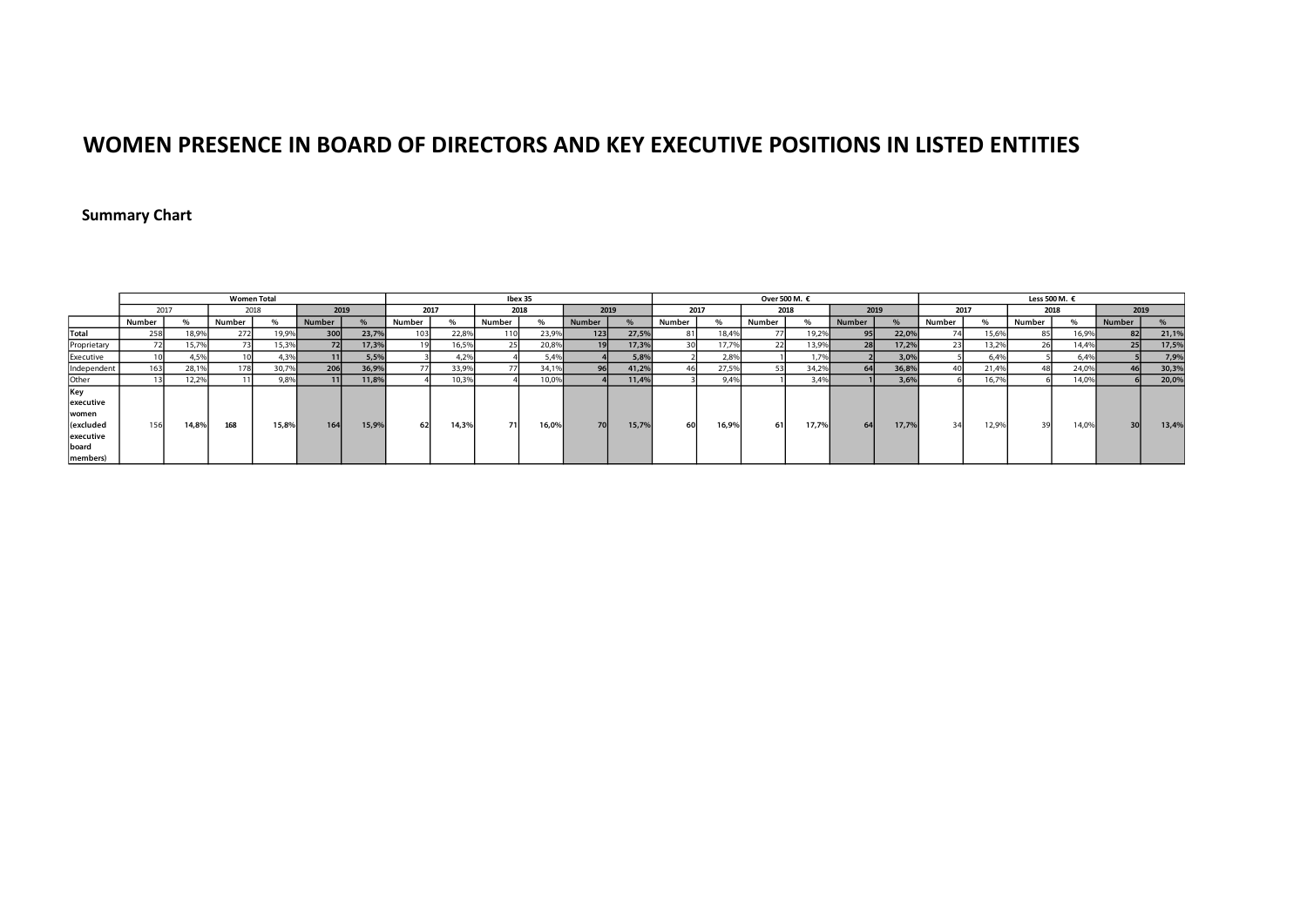# **Companies Ibex 35**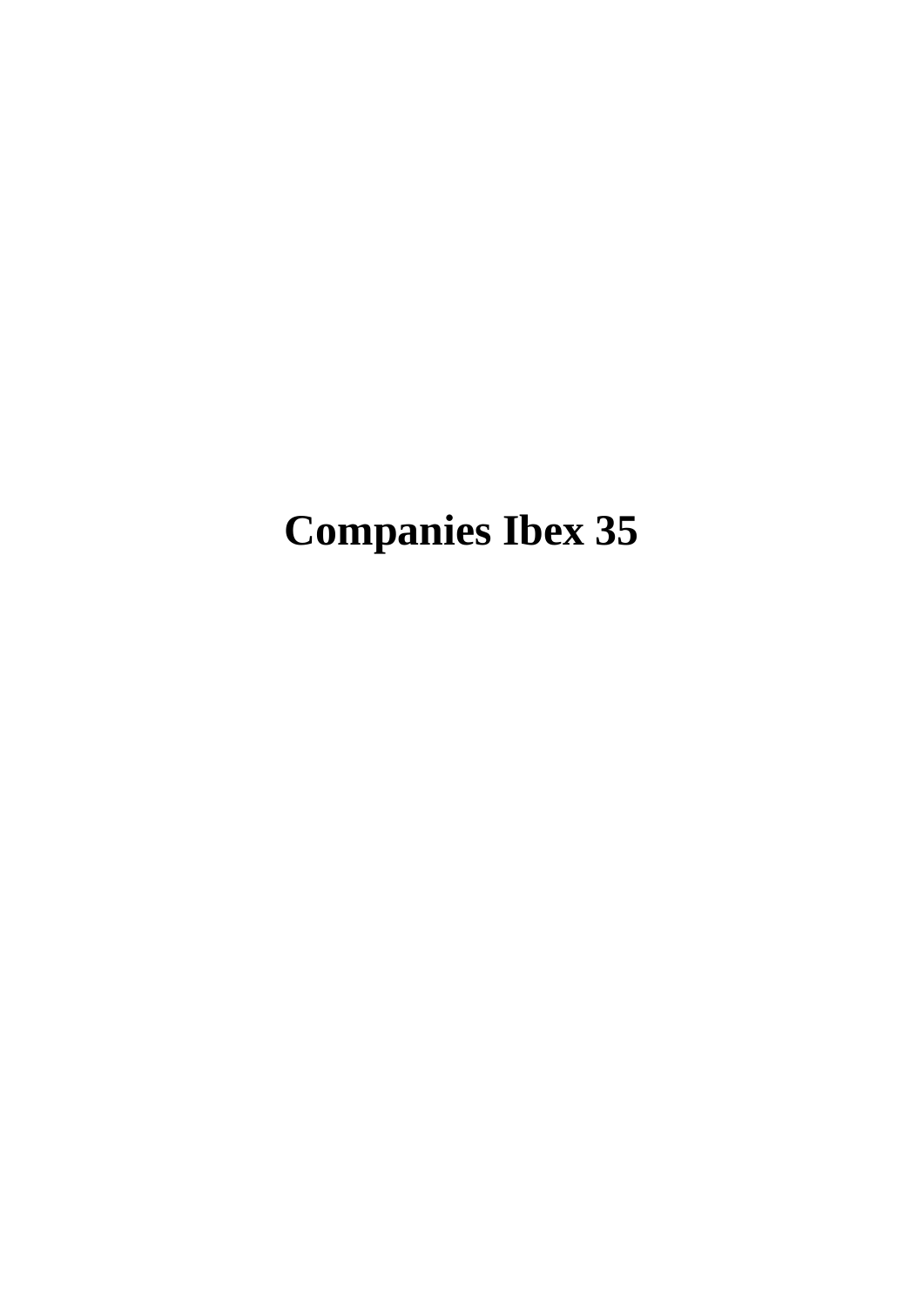#### **WOMEN PRESENCE IN THE BOARD OF DIRECTORS AND KEY EXECUTIVE POSITIONS IN LISTED ENTITIES**

**Companies Ibex 35**

|--|--|

| <b>Name</b>                                        | <b>Total board</b><br>members | Number of<br>women<br>board<br>members | % women<br>board<br>members | <b>Total</b><br>number of<br>executive<br>board<br>members | Number o<br>women<br>executive<br>board<br>members | % women<br>over total<br>executive<br>board<br>members | <b>Total</b><br>numberof<br>proprietary<br>board<br>members | Number of<br>women<br><b>proprietar</b><br>board<br>members | % women<br>over total<br>proprietary<br>board<br>members | <b>Total</b><br>number of<br>independe<br>nt board<br>members | Number of<br>women<br>ndepende<br>nt board<br>members | % womer<br>over total<br>ndepende<br>nt board<br>members | <b>Total</b><br>number of<br>other<br>external<br>board<br>members | Number of<br>women<br>other<br>external<br>board<br>members | % women<br>over total<br>other<br>external<br>board<br>members | Number of<br><b>kev</b><br>executives<br>no<br>the board | <b>Number of</b><br>women kev<br>executives<br>no<br>nembers of members of<br>the board | % total<br>women key<br>executives<br>no<br>members of<br>the board |
|----------------------------------------------------|-------------------------------|----------------------------------------|-----------------------------|------------------------------------------------------------|----------------------------------------------------|--------------------------------------------------------|-------------------------------------------------------------|-------------------------------------------------------------|----------------------------------------------------------|---------------------------------------------------------------|-------------------------------------------------------|----------------------------------------------------------|--------------------------------------------------------------------|-------------------------------------------------------------|----------------------------------------------------------------|----------------------------------------------------------|-----------------------------------------------------------------------------------------|---------------------------------------------------------------------|
| ACCIONA, S.A.                                      | 11                            | $\mathbf{3}$                           | 27.27%                      | 2                                                          | $\overline{0}$                                     | 0,00%                                                  | $\overline{2}$                                              | $\overline{0}$                                              | 0.00%                                                    | $\overline{7}$                                                | 3                                                     | 42.86%                                                   | $\overline{0}$                                                     | $\mathbf{0}$                                                |                                                                | 37                                                       | 3                                                                                       | 8,11%                                                               |
| ACERINOX, S.A.                                     | 13                            | 3                                      | 23.08%                      | $\overline{1}$                                             | $\overline{0}$                                     | 0.00%                                                  | 5                                                           | $\Omega$                                                    | 0.00%                                                    | $\overline{7}$                                                | 3                                                     | 42.86%                                                   | $\mathbf{0}$                                                       | $\Omega$                                                    |                                                                | $\alpha$                                                 | $\overline{0}$                                                                          | 0.00%                                                               |
| ACS, ACTIVIDADES DE CONSTRUCCION Y SERVICIOS, S.A. | 17                            | 3                                      | 17,65%                      | 5                                                          | $\overline{0}$                                     | 0,00%                                                  | 3                                                           | $\overline{1}$                                              | 33,33%                                                   | 5                                                             | $\overline{2}$                                        | 40,00%                                                   | $\overline{a}$                                                     | $\Omega$                                                    | 0,00%                                                          | 50                                                       | 5                                                                                       | 10,00%                                                              |
| AENA, S.M.E., S.A                                  | 15                            | $\overline{4}$                         | 26.67%                      | $\overline{1}$                                             | $\overline{0}$                                     | 0.00%                                                  | 8                                                           | 3                                                           | 37.50%                                                   | 6                                                             | $\overline{1}$                                        | 16.67%                                                   | $\overline{0}$                                                     | $\mathbf{0}$                                                |                                                                | 10                                                       | $\overline{4}$                                                                          | 40.00%                                                              |
| AMADEUS IT GROUP, S.A.                             | 13                            | $\overline{2}$                         | 15,38%                      | $\overline{1}$                                             | $\overline{0}$                                     | 0,00%                                                  | $\Omega$                                                    | $\Omega$                                                    |                                                          | 10                                                            | 2                                                     | 20,00%                                                   | $\overline{2}$                                                     | $\Omega$                                                    | 0.00%                                                          | 13                                                       | 3                                                                                       | 23.08%                                                              |
| BANCO BILBAO VIZCAYA ARGENTARIA, S.A.              | 15                            | $\overline{4}$                         | 26,67%                      | 3                                                          | $\mathbf{0}$                                       | 0,00%                                                  | $\mathbf{0}$                                                | $\Omega$                                                    |                                                          | 8                                                             | 3                                                     | 37,50%                                                   | $\overline{4}$                                                     |                                                             | 25,00%                                                         | 15                                                       | 3                                                                                       | 20,00%                                                              |
| BANCO DE SABADELL, S.A.                            | 15                            | 3                                      | 20.00%                      | 5                                                          | $\overline{1}$                                     | 20,00%                                                 | $\overline{1}$                                              | $\overline{0}$                                              | 0.00%                                                    | 8                                                             | $\overline{1}$                                        | 12.50%                                                   | $\overline{1}$                                                     | $\overline{1}$                                              | 100.00%                                                        | 10 <sup>1</sup>                                          | $\overline{1}$                                                                          | 10.00%                                                              |
| BANCO SANTANDER, S.A.                              | 15                            | 6                                      | 40,00%                      | $\overline{2}$                                             | $\overline{1}$                                     | 50,00%                                                 | $\mathbf{0}$                                                | $\overline{0}$                                              |                                                          | 9                                                             | 5                                                     | 55,56%                                                   | $\overline{4}$                                                     | $\mathbf{0}$                                                | 0,00%                                                          | 18                                                       | 5                                                                                       | 27,78%                                                              |
| BANKIA, S.A                                        | 12                            | 2                                      | 16,67%                      | 3                                                          | $\mathbf{0}$                                       | 0,00%                                                  | $^{\circ}$                                                  | $\Omega$                                                    |                                                          | 8                                                             | $\overline{2}$                                        | 25,00%                                                   | $\overline{1}$                                                     | $\Omega$                                                    | 0,00%                                                          | 10                                                       | $\overline{1}$                                                                          | 10,00%                                                              |
| BANKINTER, S.A.                                    | 12                            | $\mathbf{A}$                           | 33,33%                      | 2                                                          | $\overline{1}$                                     | 50,00%                                                 | $\overline{2}$                                              | $\Omega$                                                    | 0,00%                                                    | $\overline{7}$                                                | 3                                                     | 42,86%                                                   | $\overline{1}$                                                     | $\Omega$                                                    | 0,00%                                                          | $\mathbf{q}$                                             | 3                                                                                       | 33,33%                                                              |
| CAIXABANK, S.A.                                    | 16                            | -6                                     | 37,50%                      | $\overline{1}$                                             | $\overline{0}$                                     | 0,00%                                                  | 8                                                           | $\overline{2}$                                              | 25,00%                                                   | $\overline{7}$                                                | $\overline{4}$                                        | 57,14%                                                   | $\mathbf{0}$                                                       | $\Omega$                                                    |                                                                | 11                                                       | $\overline{1}$                                                                          | 9,09%                                                               |
| CELLNEX TELECOM, S.A                               | 12                            | $\overline{4}$                         | 33,33%                      |                                                            | $\Omega$                                           | 0,00%                                                  | $\overline{4}$                                              |                                                             | 25,00%                                                   | $\overline{7}$                                                | 3                                                     | 42,86%                                                   | $\Omega$                                                           | $\Omega$                                                    |                                                                |                                                          | $\mathbf{0}$                                                                            | 0,00%                                                               |
| CIE AUTOMOTIVE, S.A.                               | 13                            | $\overline{2}$                         | 15,38%                      | 2                                                          | $\overline{0}$                                     | 0,00%                                                  | 9                                                           | $\overline{2}$                                              | 22,22%                                                   | $\overline{2}$                                                | $\mathbf 0$                                           | 0,00%                                                    | $\Omega$                                                           | $\Omega$                                                    |                                                                | 9                                                        | $\overline{4}$                                                                          | 44,44%                                                              |
| ENAGAS, S.A.                                       | 13                            | $\overline{4}$                         | 30,77%                      | 2                                                          | $\mathbf{0}$                                       | 0.00%                                                  | $\overline{2}$                                              | $\overline{0}$                                              | 0.00%                                                    | 8                                                             | $\overline{4}$                                        | 50.00%                                                   | $\overline{1}$                                                     | $\Omega$                                                    | 0.00%                                                          | 10                                                       | 3                                                                                       | 30.00%                                                              |
| ENCE ENERGIA Y CELULOSA, S.A.                      | 14                            | $\overline{4}$                         | 28,57%                      | $\overline{1}$                                             | $\overline{0}$                                     | 0,00%                                                  | 5                                                           | $\Omega$                                                    | 0.00%                                                    | 5                                                             | $\overline{4}$                                        | 80.00%                                                   | $\mathbf{3}$                                                       | $\Omega$                                                    | 0,00%                                                          | 11                                                       | 2                                                                                       | 18,18%                                                              |
| ENDESA, S.A.                                       | 11                            | 2                                      | 18,18%                      | $\overline{1}$                                             | $\overline{0}$                                     | 0,00%                                                  | $\overline{4}$                                              | $\overline{1}$                                              | 25,00%                                                   | 6                                                             | $\overline{1}$                                        | 16,67%                                                   | $\mathbf{0}$                                                       | $\Omega$                                                    |                                                                | 17                                                       | $\overline{2}$                                                                          | 11,76%                                                              |
| FERROVIAL, S.A.                                    | 12                            | 2                                      | 16,67%                      | 2                                                          | $\overline{0}$                                     | 0,00%                                                  | 2                                                           | $\overline{1}$                                              | 50.00%                                                   | 8                                                             | $\overline{1}$                                        | 12,50%                                                   | $\mathbf{0}$                                                       | $\Omega$                                                    |                                                                | 13                                                       | $\overline{2}$                                                                          | 15,38%                                                              |
| GRIFOLS, S.A.                                      | 13                            | $\overline{4}$                         | 30,77%                      | 2                                                          | $\overline{0}$                                     | 0,00%                                                  | $\overline{1}$                                              | $\overline{0}$                                              | 0,00%                                                    | $\overline{7}$                                                | $\overline{4}$                                        | 57,14%                                                   | 3                                                                  | $\Omega$                                                    | 0,00%                                                          | 20                                                       | $\overline{2}$                                                                          | 10,00%                                                              |
| <b>IBERDROLA, S.A</b>                              | 14                            | 6                                      | 42,86%                      | 2                                                          | $\overline{0}$                                     | 0,00%                                                  | $\mathbf{0}$                                                | $\mathbf{0}$                                                |                                                          | 10                                                            | 5                                                     | 50.00%                                                   | 2                                                                  | -1                                                          | 50,00%                                                         | 9                                                        | $\overline{1}$                                                                          | 11,11%                                                              |
| <b>INDRA SISTEMAS, S.A.</b>                        | 13                            | $\overline{4}$                         | 30,77%                      | $\mathbf{3}$                                               | $\overline{1}$                                     | 33,33%                                                 | 3                                                           | $\overline{0}$                                              | 0,00%                                                    | $\overline{7}$                                                | $\mathbf{3}$                                          | 42,86%                                                   | $\overline{0}$                                                     | $\mathbf{0}$                                                |                                                                | 13                                                       | $\overline{1}$                                                                          | 7,69%                                                               |
| INDUSTRIA DE DISEÑO TEXTIL, S.A.                   | 11                            | $\overline{4}$                         | 36.36%                      | 2                                                          | $\overline{0}$                                     | 0.00%                                                  | 3                                                           |                                                             | 33.33%                                                   | 6                                                             | 3                                                     | 50.00%                                                   | $\mathbf{0}$                                                       | $\overline{0}$                                              |                                                                | 21                                                       | 5                                                                                       | 23.81%                                                              |
| INMOBILIARIA COLONIAL, SOCIMI, S.A.                | 13                            | 3                                      | 23,08%                      | 2                                                          | $\overline{0}$                                     | 0,00%                                                  | 5                                                           | $\overline{0}$                                              | 0,00%                                                    | 6                                                             | 3                                                     | 50,00%                                                   | $\mathbf{0}$                                                       | $\Omega$                                                    |                                                                | $\overline{4}$                                           | $\overline{2}$                                                                          | 50,00%                                                              |
| INTERNATIONAL CONSOLIDATED AIRLINES GROUP, S.A.    | 12                            | $\overline{4}$                         | 33.33%                      | 2                                                          | $\mathbf{0}$                                       | 0.00%                                                  | $\mathbf{0}$                                                | $\overline{0}$                                              |                                                          | 10                                                            | $\overline{4}$                                        | 40.00%                                                   | $\overline{0}$                                                     | $\overline{0}$                                              |                                                                | 10                                                       | 2                                                                                       | 20.00%                                                              |
| MAPFRE, S.A.                                       | 15                            | 5                                      | 33,33%                      | 5                                                          | $\overline{0}$                                     | 0,00%                                                  | 3                                                           | $\overline{0}$                                              | 0.00%                                                    | $\overline{7}$                                                | 5                                                     | 71,43%                                                   | $\overline{0}$                                                     | $\Omega$                                                    |                                                                | 8                                                        | 3                                                                                       | 37,50%                                                              |
| MASMOVIL IBERCOM, S.A.                             | 12                            | 3                                      | 25,00%                      |                                                            | $\mathbf{0}$                                       | 0,00%                                                  | 5                                                           | $\Omega$                                                    | 0,00%                                                    | 6                                                             | 3                                                     | 50,00%                                                   | $\mathbf 0$                                                        | $\overline{0}$                                              |                                                                | 13                                                       | $\overline{1}$                                                                          | 7,69%                                                               |
| MEDIASET ESPAÑA COMUNICACION, S.A.                 | 13                            | $\overline{4}$                         | 30,77%                      | 3                                                          | $\overline{0}$                                     | 0,00%                                                  | 5                                                           | $\overline{1}$                                              | 20.00%                                                   | $\overline{4}$                                                | 3                                                     | 75.00%                                                   | $\overline{1}$                                                     | $\Omega$                                                    | 0.00%                                                          | 19                                                       | 3                                                                                       | 15,79%                                                              |
| MELIA HOTELS INTERNATIONAL S.A                     | 11                            | 3                                      | 27,27%                      |                                                            | $\overline{0}$                                     | 0,00%                                                  | $\overline{4}$                                              |                                                             | 25,00%                                                   | 6                                                             | $\overline{2}$                                        | 33,33%                                                   | $\overline{0}$                                                     | $\Omega$                                                    |                                                                | 6                                                        | $\overline{1}$                                                                          | 16,67%                                                              |
| MERLIN PROPERTIES, SOCIMI, S.A.                    | 12                            | $\overline{4}$                         | 33.33%                      | 2                                                          | $\mathbf{0}$                                       | 0,00%                                                  | 2                                                           | $\overline{1}$                                              | 50.00%                                                   | 8                                                             | 3                                                     | 37,50%                                                   | $\mathbf{0}$                                                       | $\Omega$                                                    |                                                                | 6                                                        | $\overline{0}$                                                                          | 0.00%                                                               |
| NATURGY ENERGY GROUP, S.A.                         | 12                            | $\overline{1}$                         | 8.33%                       |                                                            | $\overline{0}$                                     | 0,00%                                                  | 6                                                           | $\Omega$                                                    | 0.00%                                                    | 5                                                             | $\overline{1}$                                        | 20,00%                                                   | $\Omega$                                                           | $\Omega$                                                    |                                                                | 12                                                       | $\overline{1}$                                                                          | 8,33%                                                               |
| RED ELECTRICA CORPORACION, S.A.                    | 12                            | 5                                      | 41.67%                      | $\overline{1}$                                             | $\overline{0}$                                     | 0.00%                                                  | 3                                                           | $\overline{2}$                                              | 66.67%                                                   | $\overline{7}$                                                | $\mathbf{3}$                                          | 42.86%                                                   | $\overline{1}$                                                     | $\Omega$                                                    | $0.00\%$                                                       | 2                                                        | $\overline{1}$                                                                          | 50.00%                                                              |
| REPSOL, S.A.                                       | 15                            | 5                                      | 33.33%                      |                                                            | $\overline{0}$                                     | 0.00%                                                  | 3                                                           | $\overline{0}$                                              | 0.00%                                                    | 8                                                             | 5                                                     | 62.50%                                                   | $\mathbf{3}$                                                       | $\Omega$                                                    | 0.00%                                                          | 9                                                        | 3                                                                                       | 33.33%                                                              |
| SIEMENS GAMESA RENEWABLE ENERGY, S.A.              | 13                            | 3                                      | 23,08%                      | 2                                                          | $\overline{0}$                                     | 0,00%                                                  | 6                                                           | $\overline{2}$                                              | 33,33%                                                   | 5                                                             | $\overline{1}$                                        | 20,00%                                                   | $\mathbf{0}$                                                       | $\Omega$                                                    |                                                                | $\overline{7}$                                           | $\overline{0}$                                                                          | 0,00%                                                               |
| TELEFONICA, S.A.                                   | 17                            | -5                                     | 29,41%                      | 2                                                          | $\overline{0}$                                     | 0,00%                                                  | $\overline{4}$                                              | $\Omega$                                                    | 0.00%                                                    | 9                                                             | 5                                                     | 55.56%                                                   | $\overline{2}$                                                     | $\Omega$                                                    | 0.00%                                                          | -5                                                       | $\overline{0}$                                                                          | 0.00%                                                               |
| VISCOFAN, S.A                                      | 10                            | 2                                      | 20,00%                      | 2                                                          | $\mathbf{0}$                                       | 0,00%                                                  | 2                                                           | $\mathbf{0}$                                                | 0,00%                                                    | $\overline{4}$                                                | $\overline{1}$                                        | 25,00%                                                   | 2                                                                  | -1                                                          | 50,00%                                                         | 23                                                       | 2                                                                                       | 8,70%                                                               |
| <b>TOTAL</b>                                       | 447                           | 123                                    | 27,52%                      | 69                                                         | $\overline{4}$                                     | 5,80%                                                  | 110                                                         | 19                                                          | 17,27%                                                   | 233                                                           | 96                                                    | 41,20%                                                   | 35                                                                 | $\boldsymbol{4}$                                            | 11,43%                                                         | 446                                                      | 70                                                                                      | 15,70%                                                              |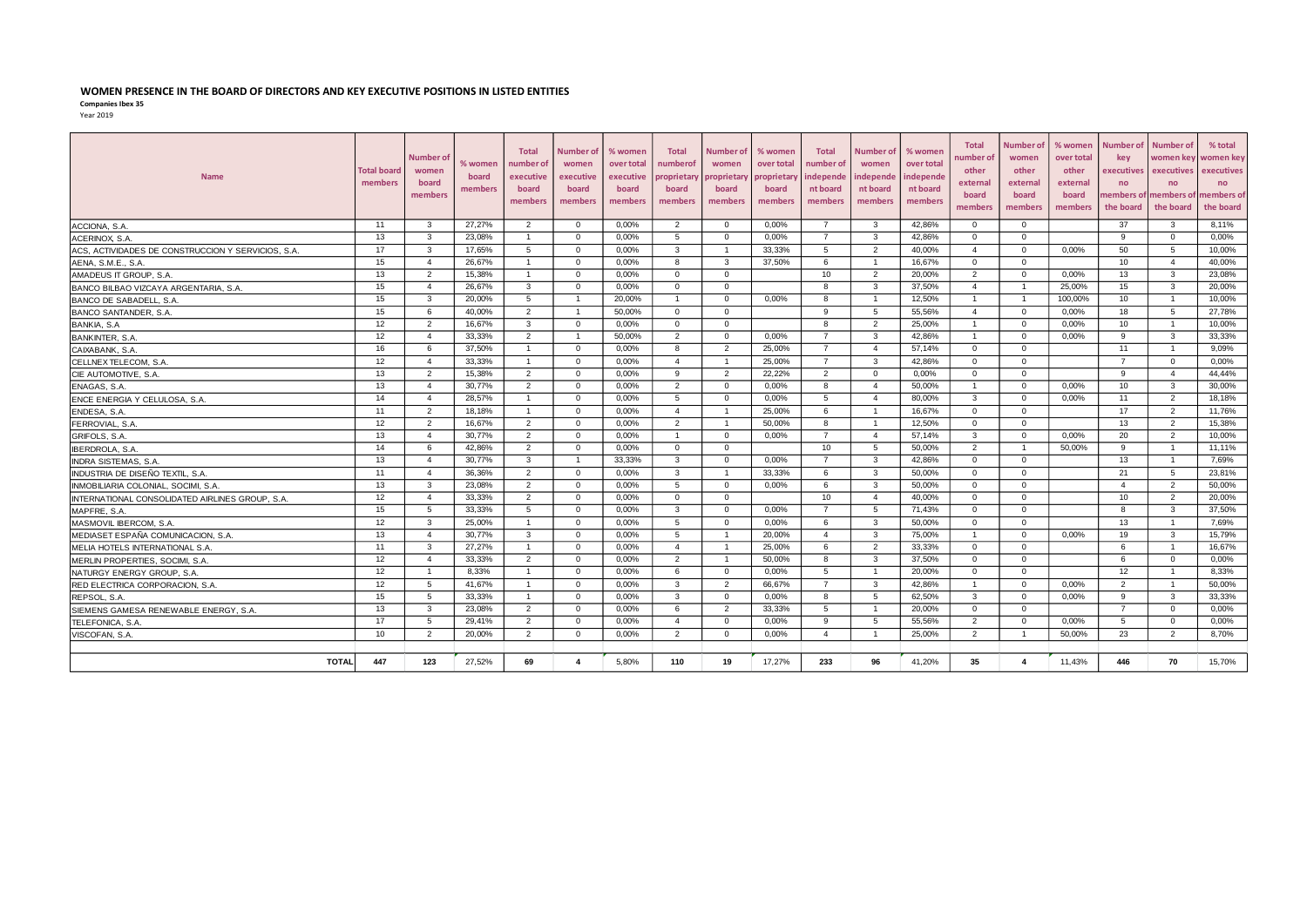## **Companies with market capitalisation above €500 million**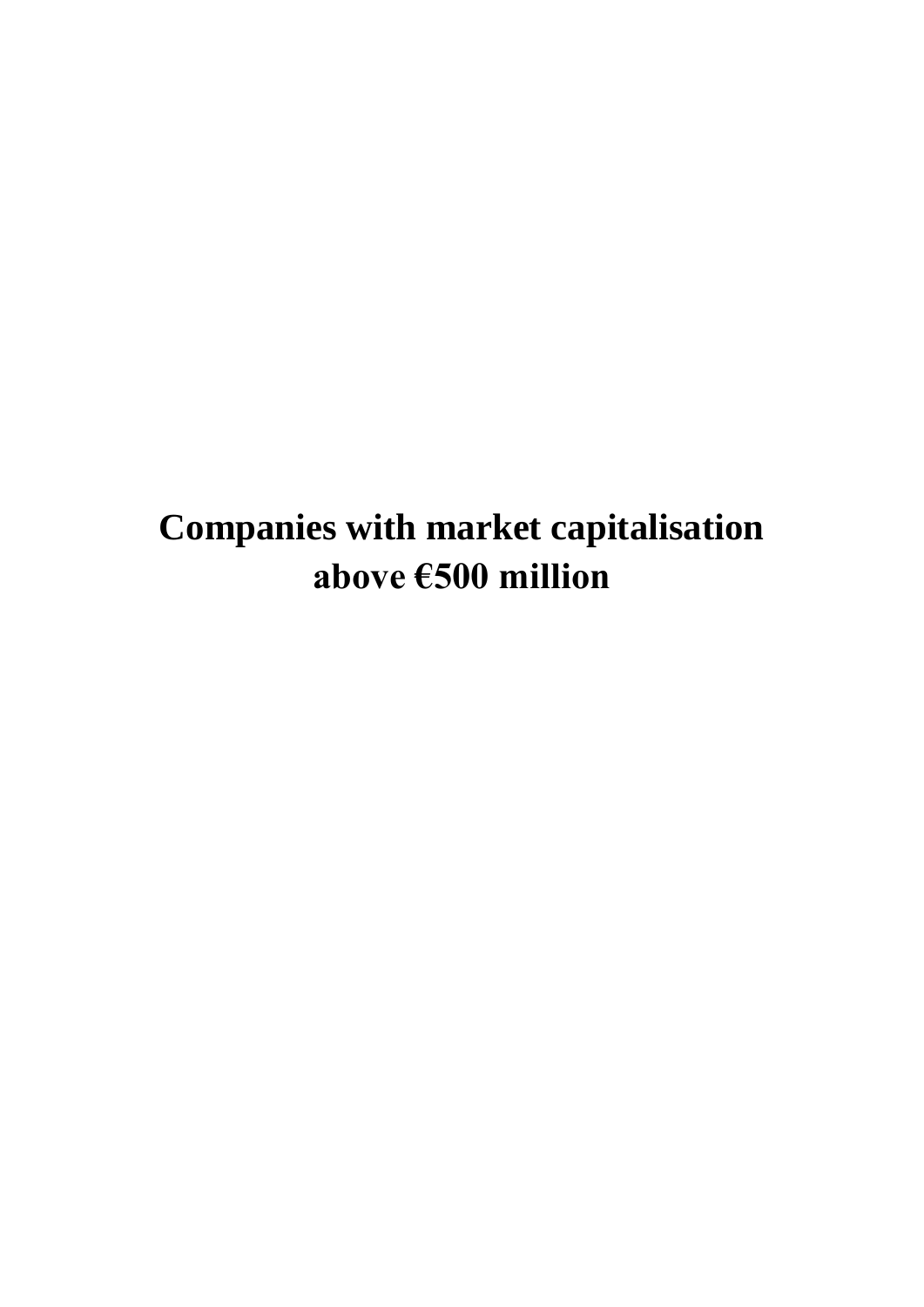### **WOMEN PRESENCE IN THE BOARD OF DIRECTORS AND KEY EXECUTIVE POSITIONS IN LISTED ENTITIES**

**Companies with market capitalisation above €500 million**

| מי - |  |
|------|--|
|------|--|

| <b>Name</b>                                              |                | Number of<br>women<br>board<br>members | % women<br>board<br>members | <b>Total</b><br>number of<br>executive<br>board<br>members | <b>Number of</b><br>women<br>executive<br>board<br>members | % women<br>over total<br>executive<br>board<br>members | <b>Total</b><br>numberof<br>roprietary<br>board<br>members | <b>Number of</b><br>women<br>oroprietary<br>board<br>members | % women<br>over total<br><i><b>roprietar</b></i><br>board<br>members | <b>Total</b><br>number of<br>independe<br>nt board<br>members | <b>Number of</b><br>women<br>independe<br>nt board<br>members | % women<br>over total<br>ndepende<br>nt board<br>members | <b>Total</b><br>ıumber of<br>other<br>external<br>board<br>members | Number of<br>women<br>other<br>external<br>board<br>members | % women<br>over total<br>other<br>external<br>board<br>members | Number of<br>kev<br>executives<br>no<br>nembers of<br>the board | <b>Number of</b><br>women key<br>executives<br>no<br>members of<br>the board | % total<br>women key<br>executives<br>no<br>nembers of<br>the board |
|----------------------------------------------------------|----------------|----------------------------------------|-----------------------------|------------------------------------------------------------|------------------------------------------------------------|--------------------------------------------------------|------------------------------------------------------------|--------------------------------------------------------------|----------------------------------------------------------------------|---------------------------------------------------------------|---------------------------------------------------------------|----------------------------------------------------------|--------------------------------------------------------------------|-------------------------------------------------------------|----------------------------------------------------------------|-----------------------------------------------------------------|------------------------------------------------------------------------------|---------------------------------------------------------------------|
| AEDAS HOMES, S.A.                                        | 9              | $\overline{2}$                         | 22,22%                      |                                                            | $\overline{0}$                                             | 0,00%                                                  | $\overline{2}$                                             | $\Omega$                                                     | 0.00%                                                                | 6                                                             | 2                                                             | 33,33%                                                   | $\overline{0}$                                                     | $\overline{0}$                                              |                                                                | 8                                                               | $\overline{4}$                                                               | 50,00%                                                              |
| ALANTRA PARTNERS, S.A                                    | 9              | 2                                      | 22.22%                      |                                                            | $\overline{0}$                                             | 0.00%                                                  | 3                                                          | $\Omega$                                                     | $0.00\%$                                                             | $\overline{4}$                                                | $\overline{2}$                                                | 50.00%                                                   | $\overline{1}$                                                     | $\Omega$                                                    | 0.00%                                                          | $\overline{4}$                                                  |                                                                              | 25.00%                                                              |
| ALMIRALL, S.A.                                           | 10             | $\overline{2}$                         | 20,00%                      | $\mathbf{1}$                                               | $\mathbf 0$                                                | 0,00%                                                  | 3                                                          | $\Omega$                                                     | 0,00%                                                                | 5                                                             | $\overline{2}$                                                | 40,00%                                                   | $\mathbf{1}$                                                       | $\Omega$                                                    | 0,00%                                                          | 9                                                               | $\overline{2}$                                                               | 22,22%                                                              |
| AMREST HOLDINGS, SE                                      | $\overline{7}$ |                                        | 14,29%                      | 0                                                          | $\overline{0}$                                             |                                                        | 3                                                          | $\Omega$                                                     | 0,00%                                                                | $\overline{4}$                                                | $\overline{1}$                                                | 25,00%                                                   | $\mathbf{0}$                                                       | $\Omega$                                                    |                                                                | 10                                                              | $\overline{2}$                                                               | 20,00%                                                              |
| APPLUS SERVICES, S.A.                                    | 10             | 3                                      | 30.00%                      | $\overline{2}$                                             | $\overline{0}$                                             | 0,00%                                                  | $\Omega$                                                   | $\Omega$                                                     |                                                                      | 8                                                             | 3                                                             | 37,50%                                                   | $\Omega$                                                           | $\Omega$                                                    |                                                                | 20                                                              | 3                                                                            | 15.00%                                                              |
| ATRESMEDIA CORPORACION DE MEDIOS DE COMUNICACION, S.A    | 12             | $\overline{4}$                         | 33,33%                      | $\mathbf{3}$                                               | $\mathbf 0$                                                | 0,00%                                                  | 5                                                          | $\Omega$                                                     | 0,00%                                                                | $\overline{4}$                                                | $\overline{4}$                                                | 100,00%                                                  | $\Omega$                                                           | $\Omega$                                                    |                                                                | 11                                                              |                                                                              | 9,09%                                                               |
| AUDAX RENOVABLES, S.A.                                   | -5             | $\Omega$                               | 0,00%                       | $\overline{2}$                                             | $\overline{0}$                                             | 0,00%                                                  | $\Omega$                                                   | $\Omega$                                                     |                                                                      | $\overline{3}$                                                | $\circ$                                                       | 0,00%                                                    | $\Omega$                                                           | $\Omega$                                                    |                                                                | 3                                                               | $\overline{2}$                                                               | 66,67%                                                              |
| BOLSAS Y MERCADOS ESPAÑOLES, SDAD HOLDING DE MDOS Y STMA | 11             | $\mathbf{3}$                           | 27,27%                      | 2                                                          | $\overline{0}$                                             | 0,00%                                                  | $\overline{2}$                                             | $\Omega$                                                     | 0,00%                                                                | 6                                                             | 3                                                             | 50,00%                                                   | $\overline{1}$                                                     | $\Omega$                                                    | 0,00%                                                          | 10                                                              | 3                                                                            | 30,00%                                                              |
| CEMENTOS MOLINS, S.A.                                    | 14             | $\overline{4}$                         | 28,57%                      | $\overline{1}$                                             | $\mathbf 0$                                                | 0,00%                                                  | 8                                                          | $\overline{2}$                                               | 25,00%                                                               | $\overline{4}$                                                | $\overline{2}$                                                | 50,00%                                                   | -1                                                                 | $\mathbf 0$                                                 | 0,00%                                                          | 9                                                               | $\overline{2}$                                                               | 22,22%                                                              |
| COMPAÑIA DE DISTRIBUCION INTEGRAL LOGISTA HOLDINGS, S.A. | 10             |                                        | 10,00%                      | $\overline{2}$                                             | $\overline{0}$                                             | 0,00%                                                  | $\overline{4}$                                             | $\Omega$                                                     | 0,00%                                                                | $\overline{4}$                                                | $\overline{1}$                                                | 25,00%                                                   | $\mathbf{0}$                                                       | $\Omega$                                                    |                                                                | 11                                                              | $\overline{2}$                                                               | 18,18%                                                              |
| CONSTRUCCIONES Y AUXILIAR DE FERROCARRILES, S.A          | 10             | $\mathbf{3}$                           | 30,00%                      | $\overline{2}$                                             | $\overline{1}$                                             | 50,00%                                                 | $\overline{1}$                                             | $\Omega$                                                     | 0,00%                                                                | 6                                                             | $\overline{2}$                                                | 33,33%                                                   | $\overline{1}$                                                     | $\overline{0}$                                              | 0,00%                                                          | 11                                                              | $\overline{1}$                                                               | 9,09%                                                               |
| CORPORACION FINANCIERA ALBA, S.A                         | 12             | $\overline{4}$                         | 33,33%                      | 3                                                          | $\overline{0}$                                             | 0,00%                                                  | $\mathbf{3}$                                               | $\Omega$                                                     | 0,00%                                                                | 6                                                             | $\overline{4}$                                                | 66,67%                                                   | $\mathbf 0$                                                        | $\mathbf 0$                                                 |                                                                | 5                                                               | $\mathbf 0$                                                                  | 0,00%                                                               |
| DISTRIBUIDORA INTERNACIONAL DE ALIMENTACION, S.A.        | $\overline{7}$ | $\mathbf 0$                            | 0,00%                       | $\overline{1}$                                             | $\overline{0}$                                             | 0,00%                                                  | $\mathbf{3}$                                               | $\mathbf 0$                                                  | 0,00%                                                                | 3                                                             | $\mathbf 0$                                                   | 0,00%                                                    | $\mathbf 0$                                                        | $\mathbf 0$                                                 |                                                                | 10                                                              | $\overline{2}$                                                               | 20,00%                                                              |
| EBRO FOODS, S.A                                          | 13             | 5                                      | 38,46%                      | $\overline{2}$                                             | $\overline{0}$                                             | 0,00%                                                  | $\overline{7}$                                             | $\mathbf{3}$                                                 | 42,86%                                                               | $\overline{4}$                                                | $\overline{2}$                                                | 50,00%                                                   | $\mathbf{0}$                                                       | $\overline{0}$                                              |                                                                | 10                                                              | $\overline{4}$                                                               | 40,00%                                                              |
| ELECNOR, S.A                                             | 15             | $\overline{2}$                         | 13,33%                      | $\overline{1}$                                             | $\overline{0}$                                             | 0,00%                                                  | 10                                                         | $\mathbf 0$                                                  | 0,00%                                                                | 3                                                             | $\overline{2}$                                                | 66,67%                                                   | $\overline{1}$                                                     | $\overline{0}$                                              | 0,00%                                                          | 10                                                              | $\mathbf 0$                                                                  | 0,00%                                                               |
| EUSKALTEL, S.A.                                          | 13             | $\mathbf{3}$                           | 23,08%                      | $\overline{1}$                                             | $\overline{0}$                                             | 0,00%                                                  | 5                                                          | $\overline{1}$                                               | 20,00%                                                               | 6                                                             | $\overline{2}$                                                | 33,33%                                                   | $\overline{1}$                                                     | $\mathbf 0$                                                 | 0,00%                                                          | 8                                                               | $\overline{1}$                                                               | 12,50%                                                              |
| FAES FARMA, S.A.                                         | 8              | $\mathbf{3}$                           | 37,50%                      | $\overline{1}$                                             | $\overline{0}$                                             | 0,00%                                                  | $\overline{4}$                                             | $\overline{1}$                                               | 25,00%                                                               | 3                                                             | $\overline{2}$                                                | 66,67%                                                   | $\mathbf{0}$                                                       | $\overline{0}$                                              |                                                                | 17                                                              | $\overline{4}$                                                               | 23,53%                                                              |
| FLUIDRA, S.A.                                            | 12             | - 1                                    | 8,33%                       | 2                                                          | $\overline{0}$                                             | 0,00%                                                  | 6                                                          | $\Omega$                                                     | 0,00%                                                                | $\overline{4}$                                                | $\mathbf{1}$                                                  | 25,00%                                                   | $\mathbf{0}$                                                       | $\Omega$                                                    |                                                                | 8                                                               | $\mathbf{1}$                                                                 | 12.50%                                                              |
| FOMENTO DE CONSTRUCCIONES Y CONTRATAS, S.A               | 14             | $\overline{4}$                         | 28,57%                      | $\overline{2}$                                             | $\overline{0}$                                             | 0,00%                                                  | 9                                                          | $\overline{4}$                                               | 44.44%                                                               | $\mathbf{3}$                                                  | $\mathbf 0$                                                   | 0,00%                                                    | $\mathbf{0}$                                                       | $\mathbf{0}$                                                |                                                                | $\overline{4}$                                                  | $\mathbf 0$                                                                  | 0,00%                                                               |
| GESTAMP AUTOMOCION, S.A.                                 | 12             | $\overline{2}$                         | 16,67%                      | 2                                                          | $\overline{0}$                                             | 0,00%                                                  | 3                                                          | $\Omega$                                                     | 0,00%                                                                | 6                                                             | 2                                                             | 33.33%                                                   | $\overline{1}$                                                     | $^{\circ}$                                                  | 0,00%                                                          | 9                                                               | 2                                                                            | 22,22%                                                              |
| GLOBAL DOMINION ACCESS, S.A.                             | 12             | 2                                      | 16.67%                      | 2                                                          | $\overline{0}$                                             | 0.00%                                                  | 6                                                          | $\overline{1}$                                               | 16.67%                                                               | $\overline{4}$                                                | $\overline{1}$                                                | 25.00%                                                   | $\mathbf{0}$                                                       | $^{\circ}$                                                  |                                                                | 8                                                               | $\mathbf{0}$                                                                 | 0.00%                                                               |
| GRUPO CATALANA OCCIDENTE, S.A.                           | 16             | $\overline{1}$                         | 6,25%                       | $\overline{4}$                                             | $\overline{0}$                                             | 0,00%                                                  | 10                                                         | $\mathbf{1}$                                                 | 10,00%                                                               | $\overline{2}$                                                | $\mathbf 0$                                                   | 0,00%                                                    | $\mathbf{0}$                                                       | $^{\circ}$                                                  |                                                                | 6                                                               | $\mathbf{0}$                                                                 | 0,00%                                                               |
| LABORATORIOS FARMACEUTICOS ROVI, S.A.                    | $\overline{7}$ | $\overline{1}$                         | 14,29%                      | 3                                                          | $\overline{0}$                                             | 0,00%                                                  | $\overline{1}$                                             | $\Omega$                                                     | 0,00%                                                                | 3                                                             | $\mathbf{1}$                                                  | 33,33%                                                   | $\mathbf{0}$                                                       | $\mathbf{0}$                                                |                                                                | 10                                                              | $\overline{4}$                                                               | 40.00%                                                              |
| LAR ESPAÑA REAL ESTATE SOCIMI, S.A                       | $\overline{7}$ | 2                                      | 28.57%                      | $\Omega$                                                   | $\overline{0}$                                             |                                                        | $\overline{2}$                                             | $\Omega$                                                     | $0.00\%$                                                             | 5                                                             | 2                                                             | 40.00%                                                   | $\Omega$                                                           | $^{\circ}$                                                  |                                                                | 3                                                               | $\mathbf{1}$                                                                 | 33.33%                                                              |
| LIBERBANK, S.A.                                          | 11             | $\mathbf{3}$                           | 27,27%                      | $\mathbf{1}$                                               | $\overline{0}$                                             | 0,00%                                                  | 6                                                          | $\overline{1}$                                               | 16,67%                                                               | $\overline{4}$                                                | $\overline{2}$                                                | 50,00%                                                   | $\mathbf 0$                                                        | $^{\circ}$                                                  |                                                                | 10                                                              | $\overline{1}$                                                               | 10,00%                                                              |
| METROVACESA, S.A                                         | 12             | $\mathbf{3}$                           | 25,00%                      | $\mathbf{1}$                                               | $\overline{0}$                                             | 0,00%                                                  | 6                                                          | $\mathbf{1}$                                                 | 16,67%                                                               | $\overline{4}$                                                | 2                                                             | 50,00%                                                   | $\overline{1}$                                                     | $^{\circ}$                                                  | 0,00%                                                          | 10                                                              | 5                                                                            | 50,00%                                                              |
| MIQUEL Y COSTAS & MIQUEL, S.A.                           | 10             | 2                                      | 20,00%                      | 3                                                          | $\overline{0}$                                             | 0,00%                                                  | $\overline{2}$                                             | $\overline{1}$                                               | 50,00%                                                               | $\overline{4}$                                                | $\overline{1}$                                                | 25,00%                                                   | $\overline{1}$                                                     | $^{\circ}$                                                  | 0,00%                                                          | 6                                                               | $\overline{1}$                                                               | 16,67%                                                              |
| NEINOR HOMES, S.A.                                       | 9              |                                        | 11,11%                      | $\overline{2}$                                             | $\mathbf 0$                                                | 0,00%                                                  | $\overline{2}$                                             | $\mathbf 0$                                                  | 0,00%                                                                | $\overline{4}$                                                | $\overline{1}$                                                | 25,00%                                                   | $\overline{1}$                                                     | $\mathbf 0$                                                 | 0,00%                                                          | 8                                                               | $\mathbf{0}$                                                                 | 0,00%                                                               |
| NH HOTEL GROUP, S.A.                                     | 9              | $\overline{1}$                         | 11,11%                      | $\overline{2}$                                             | $\overline{1}$                                             | 50,00%                                                 | $\overline{4}$                                             | $\overline{0}$                                               | 0,00%                                                                | 3                                                             | $\mathbf 0$                                                   | 0,00%                                                    | $\mathbf 0$                                                        | $\mathbf 0$                                                 |                                                                | 6                                                               | $\overline{1}$                                                               | 16,67%                                                              |
| PHARMA MAR. S.A.                                         | 11             | 3                                      | 27,27%                      | $\overline{2}$                                             | $\overline{0}$                                             | 0,00%                                                  | $\overline{2}$                                             |                                                              | 50,00%                                                               | 5                                                             | $\overline{2}$                                                | 40.00%                                                   | 2                                                                  | $\mathbf{0}$                                                | 0,00%                                                          | 7                                                               | $\mathbf{3}$                                                                 | 42,86%                                                              |
| PROMOTORA DE INFORMACIONES, S.A.                         | 13             | $\mathbf{3}$                           | 23,08%                      | $\mathbf{1}$                                               | $\overline{0}$                                             | 0,00%                                                  | 5                                                          | $\Omega$                                                     | 0,00%                                                                | $\overline{7}$                                                | 3                                                             | 42,86%                                                   | $\mathbf{0}$                                                       | $\mathbf 0$                                                 |                                                                | 11                                                              | $\overline{2}$                                                               | 18,18%                                                              |
| PROSEGUR CASH, S.A.                                      | 9              | $\mathbf{3}$                           | 33,33%                      | $\overline{2}$                                             | $\mathbf{0}$                                               | 0,00%                                                  | $\mathbf{3}$                                               | -1                                                           | 33,33%                                                               | $\overline{4}$                                                | $\overline{2}$                                                | 50,00%                                                   | $\mathbf 0$                                                        | $\mathbf 0$                                                 |                                                                | 10                                                              | 2                                                                            | 20,00%                                                              |
| PROSEGUR, COMPAÑIA DE SEGURIDAD, S.A.                    | 8              | 2                                      | 25,00%                      | $\overline{1}$                                             | $\overline{0}$                                             | 0,00%                                                  | 2                                                          | 2                                                            | 100,00%                                                              | 3                                                             | $\mathbf{0}$                                                  | 0,00%                                                    | 2                                                                  | $\mathbf{0}$                                                | 0,00%                                                          | 8                                                               | $\overline{0}$                                                               | 0,00%                                                               |
| REALIA BUSINESS, S.A.                                    | 6              | $\mathbf{3}$                           | 50,00%                      | $\mathbf{1}$                                               | $\overline{0}$                                             | 0,00%                                                  | 3                                                          | $\overline{2}$                                               | 66,67%                                                               | $\overline{2}$                                                | $\overline{1}$                                                | 50,00%                                                   | $\overline{0}$                                                     | $\mathbf 0$                                                 |                                                                | $\overline{4}$                                                  |                                                                              | 25,00%                                                              |
| SACYR, S.A                                               | 13             | $\mathbf{3}$                           | 23,08%                      | $\overline{1}$                                             | $\overline{0}$                                             | 0,00%                                                  | 5                                                          | $\overline{0}$                                               | 0,00%                                                                | 6                                                             | 3                                                             | 50,00%                                                   | $\overline{1}$                                                     | $\mathbf{0}$                                                | 0,00%                                                          | 10                                                              | $\mathbf 0$                                                                  | 0,00%                                                               |
| SOLARIA ENERGIA Y MEDIOAMBIENTE, S.A.                    | 6              |                                        | 16,67%                      | $\overline{2}$                                             | $\overline{0}$                                             | 0,00%                                                  | -1                                                         | $\overline{0}$                                               | 0,00%                                                                | $\overline{2}$                                                | $\overline{1}$                                                | 50,00%                                                   | $\overline{1}$                                                     | $^{\circ}$                                                  | 0,00%                                                          | 3                                                               | $\mathbf{0}$                                                                 | 0,00%                                                               |
| TALGO, S.A                                               | 13             | $\mathbf 0$                            | 0,00%                       | $\overline{2}$                                             | $\overline{0}$                                             | 0,00%                                                  | 3                                                          | $\Omega$                                                     | 0,00%                                                                | 6                                                             | $\mathbf 0$                                                   | 0,00%                                                    | $\overline{2}$                                                     | $\mathbf 0$                                                 | 0,00%                                                          | 14                                                              | $\mathbf{3}$                                                                 | 21,43%                                                              |
| TECNICAS REUNIDAS, S.A.                                  | 14             |                                        | 7,14%                       | $\overline{2}$                                             | $\overline{0}$                                             | 0.00%                                                  | $\overline{2}$                                             | $\Omega$                                                     | 0.00%                                                                | 5                                                             |                                                               | 20.00%                                                   | 5                                                                  | $\Omega$                                                    | 0.00%                                                          | 11                                                              | $\overline{2}$                                                               | 18,18%                                                              |
| UNICAJA BANCO, S.A.                                      | 11             | $\overline{4}$                         | 36.36%                      | $\overline{2}$                                             | $\overline{0}$                                             | 0,00%                                                  | $5\overline{5}$                                            | $\overline{2}$                                               | 40,00%                                                               | $\overline{4}$                                                | $\overline{2}$                                                | 50,00%                                                   | $\Omega$                                                           | $\Omega$                                                    |                                                                | 13                                                              | $^{\circ}$                                                                   | 0,00%                                                               |
| VIDRALA, S.A.                                            | 11             | $\mathbf{3}$                           | 27,27%                      | 0                                                          | $\overline{0}$                                             |                                                        | 5                                                          |                                                              | 20,00%                                                               | 3                                                             | $\overline{1}$                                                | 33,33%                                                   | 3                                                                  | - 1                                                         | 33,33%                                                         | 14                                                              |                                                                              | 7,14%                                                               |
| ZARDOYA OTIS, S.A.                                       | 11             | $\overline{4}$                         | 36,36%                      | $\mathbf{1}$                                               | $\mathbf 0$                                                | 0,00%                                                  | $\overline{7}$                                             | 3                                                            | 42,86%                                                               | $\overline{2}$                                                | $\overline{1}$                                                | 50,00%                                                   | $\overline{1}$                                                     | $\Omega$                                                    | 0,00%                                                          | 3                                                               | $\mathbf{0}$                                                                 | 0,00%                                                               |
| <b>TOTAL</b>                                             | 432            | 95                                     | 21,99%                      | 67                                                         | $\overline{2}$                                             | 2,99%                                                  | 163                                                        | 28                                                           | 17,18%                                                               | 174                                                           | 64                                                            | 36,78%                                                   | 28                                                                 | $\overline{1}$                                              | 3,57%                                                          | 362                                                             | 64                                                                           | 17,68%                                                              |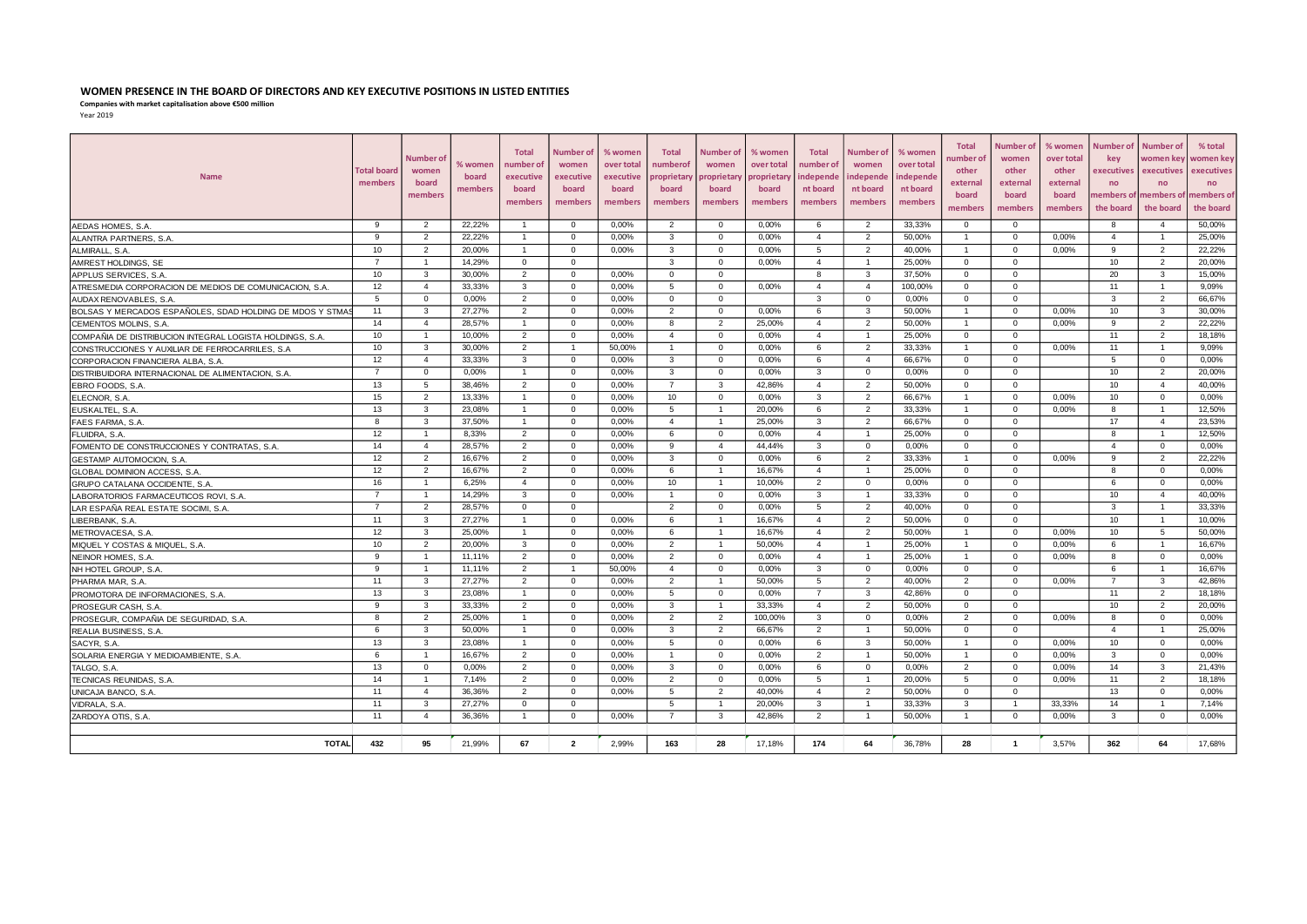## **Companies with market capitalisation below €500 million**